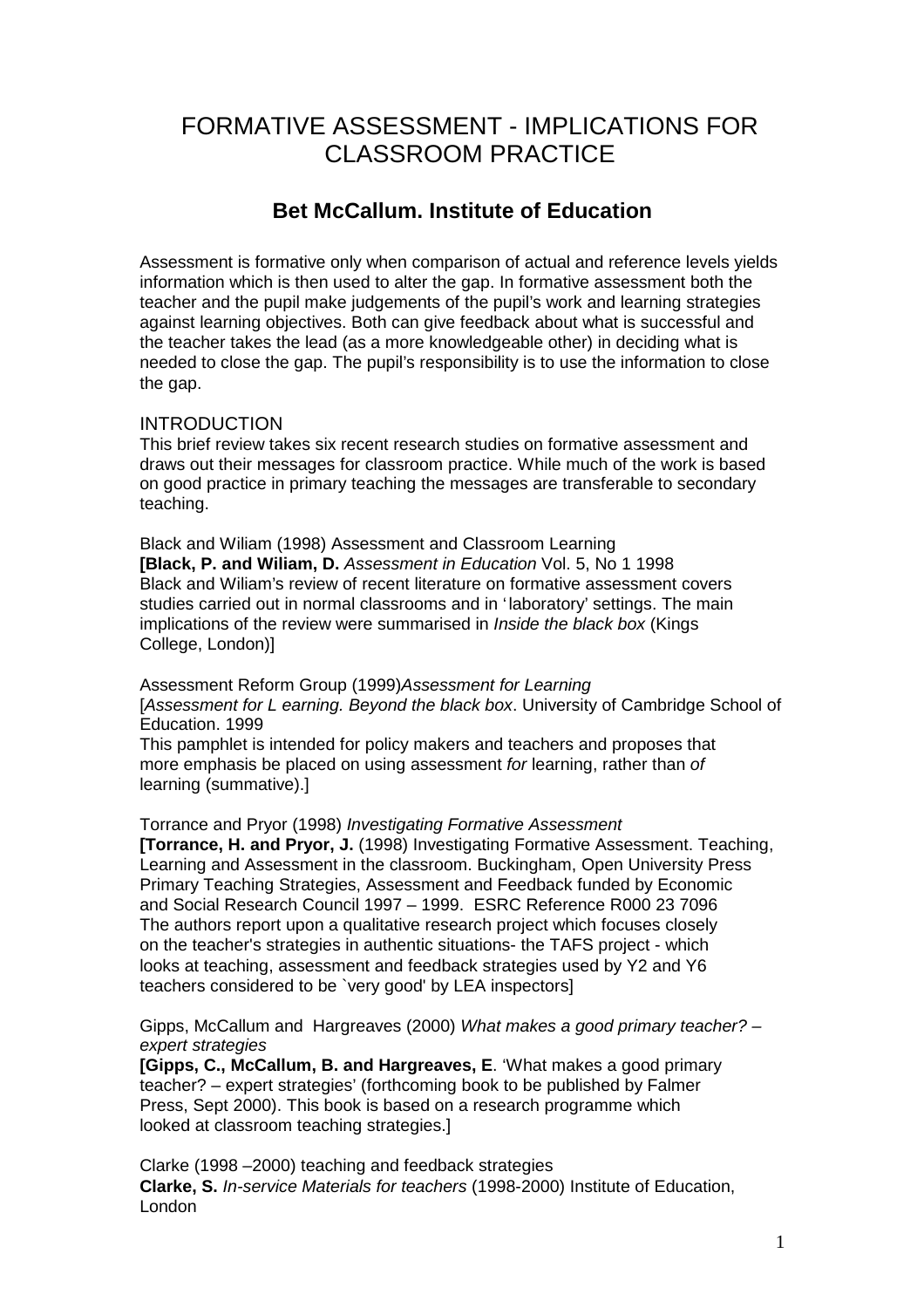*Getting it right: distance marking as accessible and effective feedback in the primary classroom*. (forthcoming book chapter for Sept. 2000) Clarke writes about her intervention work with teachers on very specific teaching and feedback strategies

Sutton writes for teachers on classroom assessment. Sutton, R. (1995) Assessment for Learning. Salford, RS Publications

#### **LESSONS**

The key lessons from the works studied are:

formative assessment can have a strong impact on learning;

the role of pupils in assessment is important;

where formative assessment is effective both teachers and pupils understand what they are doing.

## **IMPLICATIONS FOR CLASSROOM PRACTICE**

Drawing on the studies forming the basis of this report, key components of formative assessment can be described as:

Regular planned 'assessment incidents'; Regular pupil self-assessment; Feedback for learning; Adjusting teaching to take account of the results of assessment.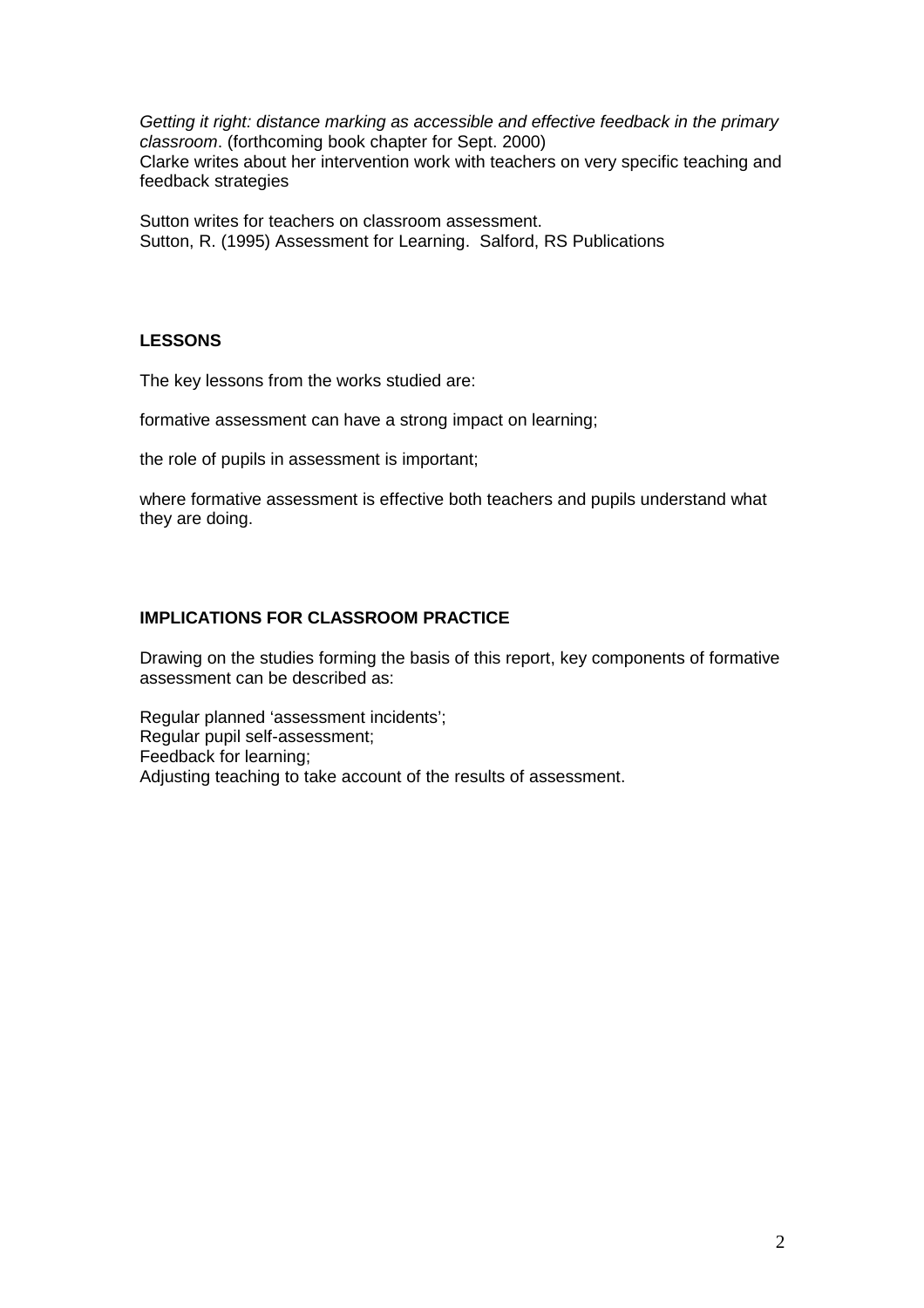## REGULAR PLANNED ASSESSMENT INCIDENTS

The studies emphasise that regular and planned assessment incidents are part of formative assessment.

Teachers are assessing all the time. There is no doubt that some assessment goes on during teaching. Torrance and Pryor's teachers described 'assessing - whileteaching'. Their teachers picked up information about children's knowledge and learning strategies through eavesdropping and 'observing on the hoof' and they 'gauged the level' of general understanding of a class through quick fire quizzing at the beginnings and ends of lessons. These techniques were used more to build or accomplish the lesson than to make useful assessments which could be fed back to children. This is evidence that, in general, teachers subordinate assessment to instruction. **The implications are, that if formative assessment is to be effective,** *incidents need to be planned so that the goal of teaching is subordinated to the goal of determining children's level of achievement.*

There are implications for pupil organisation and lesson structure. Given the complexity of classroom life and the usual size of classes, it is generally difficult for teachers to focus on the assessment of individuals. **The suggestion that assessment incidents are focused on small group tasks seems reasonable:**

A focus group assessment can generate a great deal of information about children's knowledge skills and understanding while at the same time contribute to the process of creating understanding. Children can do a lot of talking when given time and space by a teacher prepared to listen and observe. Such talk provides evidence of children's progress to date but also scaffolds the learning of the group as they interrogate each other about the nature of the task and collaborate to accomplish it. (Torrance and Pryor, p.131)

The National Literacy Strategy promotes a lesson structure that includes focus group work, hence this format is likely to be a feature of the natural environment of many ordinary classrooms and would not require deep change in organisational strategy.

There are implications for task design in assessment incidents of this type. Tasks need to be carefully designed so that focused assessment can take place. **Open style activities offering the opportunity for collaboration are more useful.** 'Sorting Leaves' task for 4-5 year olds is quoted by Torrance and Pryor. We have also seen many instances of appropriate activities including children's discussion/handling of historical artefacts and brainstorming the planning of fair tests or model making (TAFS).

There are implications for the teacher's role in assessment incidents of this type **An overt listener-observer/note-taker role is essential to learn about how and what pupils know, understand and can do. But the teacher also needs to use questions to provoke thinking. 'Observe, wait, listen, question' is a useful sequence to follow**.

The nature of teacher questioning has received much discussion in the studies used in this report. It is recognised that the IRF structure, which involves teacher **i**nitiation, pupil response and teacher's evaluative feedback, is widely employed by teachers and an embedded element of pedagogy.. In assessment incidents of the type suggested, it is likely that the teacher would need to make a deliberate attempt to avoid the 'evaluate' in IRF. (Torrance and Pryor). Her questions would need to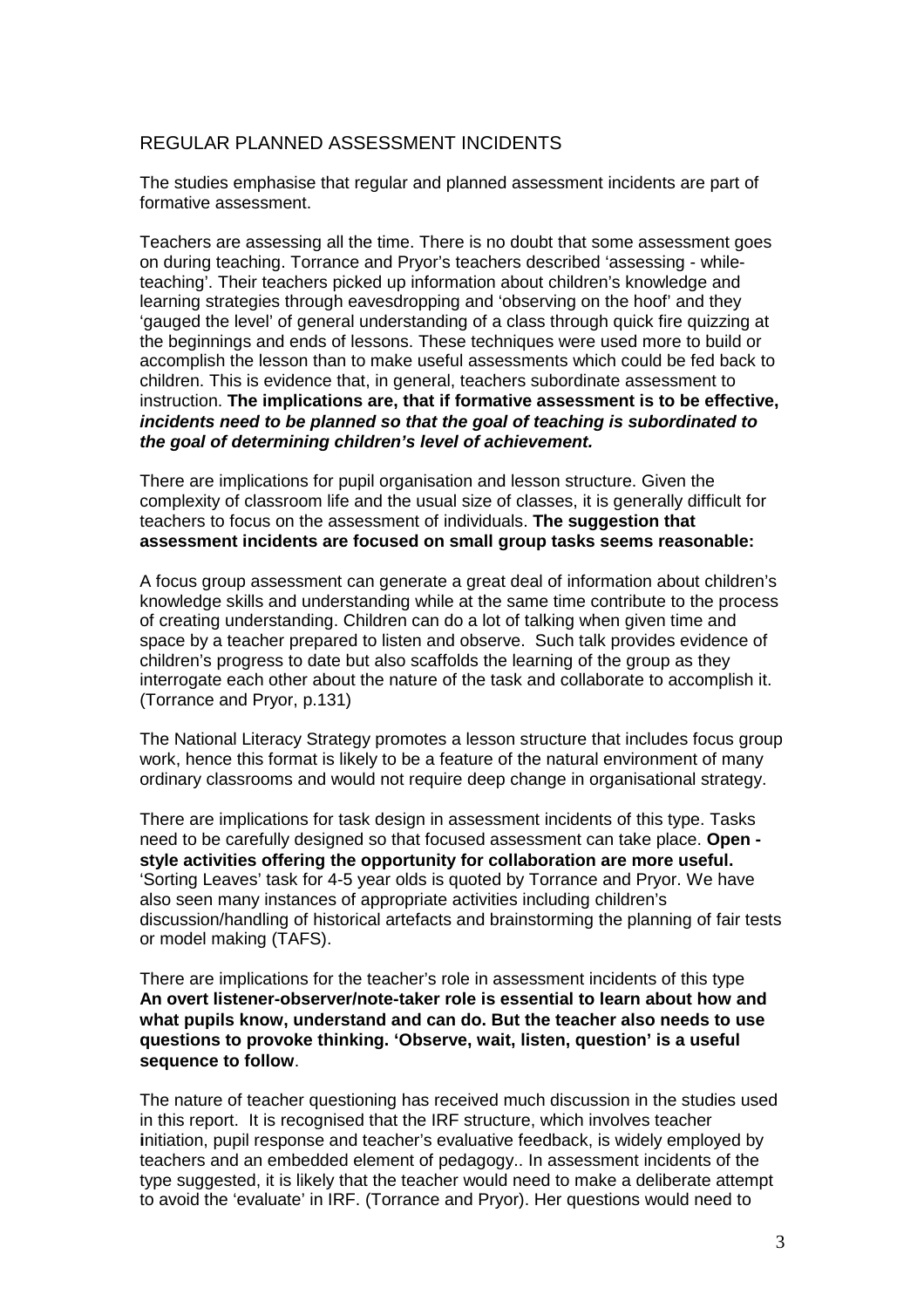seem 'genuine' ('not a test') prompting pupils into thinking about and thinking aloud their own learning strategies. Other pupils are then likely to appropriate these strategies. The teacher's responsibility would be to maintain a key role in structuring the dialogue, bearing in mind her own assessment agenda and the kinds of 'knowing' she is looking for. (Torrance and Pryor)

Active listening and focused observation are part of the good teacher's repertoire (TAFS) although skills may need to be developed in some other teachers. **Questioning as an assessment strategy has been discussed at school level in some schools (TAFS) but it is likely that much more work needs to be done. Really useful note-taking as part of observation will also require some examination and discussion.**

There are implications for the frequency of assessment incidents of this type. 'Regular' is likely to be interpreted differently across schools. **However, there is a view from research (Fuchs and Fuchs) that assessment incidents need to be systematically planned and carried out between 2 to 5 times a week**.

Despite the recommendation (above) for dedicated focus group assessment time, the most common lesson structure (and likely to prevail) is the three-stage format:

- teacher introduction
- pupil activities
- plenary (TAFS)

During the pupil activities stage teachers circulate, at times stopping and using a range of teaching, assessment and feedback strategies with individual children (TAFS), with likely intentions and with various possible effects on the children (Torrance and Pryor).

**If teachers were made more conscious of these episodes, the implications are that they could make even short interactions more formatively useful.** Torrance and Pryor's 'the processes of formative assessment' is potentially a *very* useful reference.

(See Table 1, taken from Torrance and Pryor pp 160-161)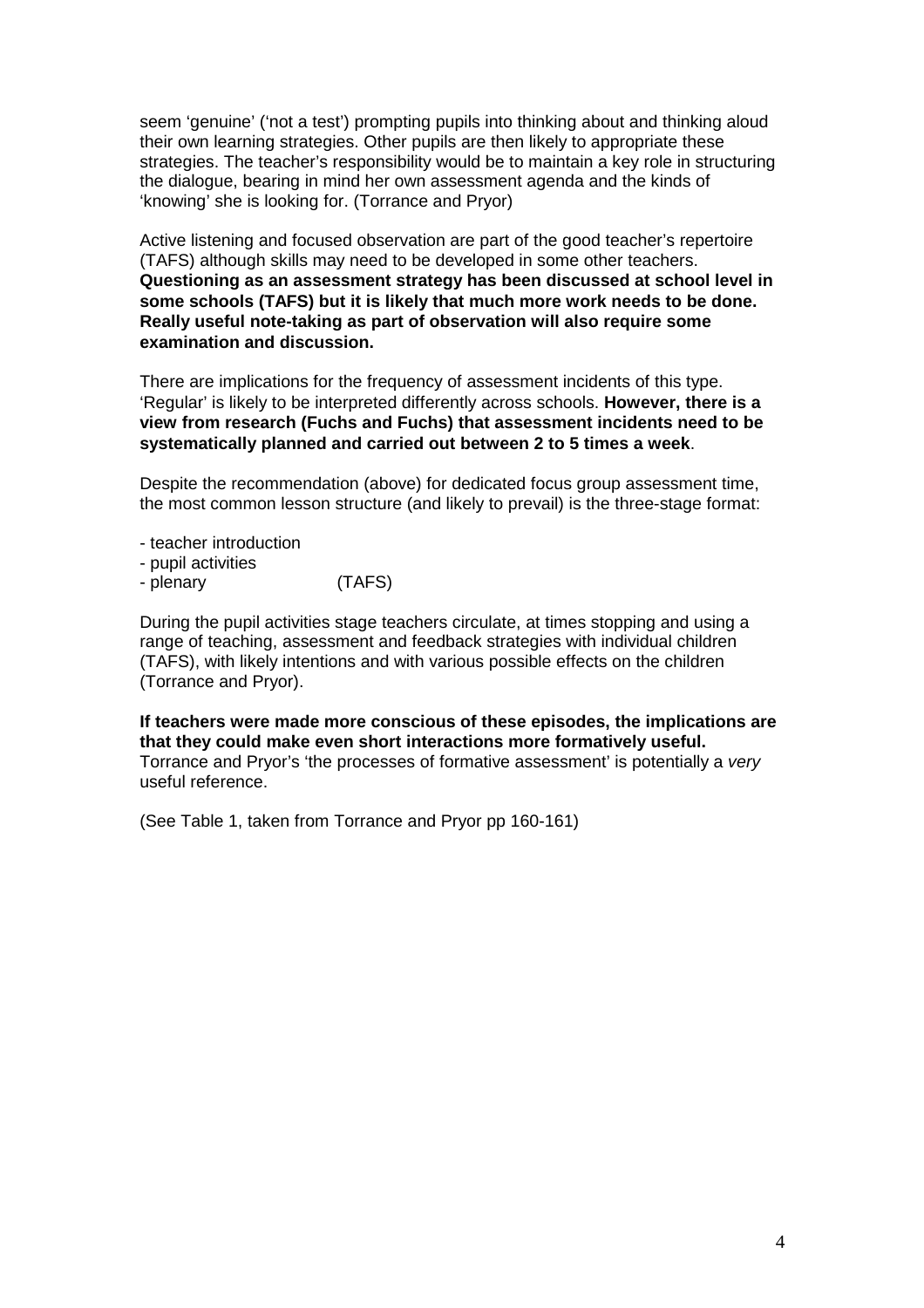## **Table 1 The processes of formative assessment**

| <b>Description</b>                                                                                                                                                                                     | <b>Possible teacher</b><br><i>intentions</i>                                                                                            | <b>Possible positive effect</b><br>for pupil                                                                                           |
|--------------------------------------------------------------------------------------------------------------------------------------------------------------------------------------------------------|-----------------------------------------------------------------------------------------------------------------------------------------|----------------------------------------------------------------------------------------------------------------------------------------|
| A T observes P at work<br>(process)                                                                                                                                                                    | Gain in understanding of<br>why/how the pupil has<br>approached or achieved<br>task                                                     | Enhanced motivation due<br>to t's attention                                                                                            |
| T examines work done<br>В                                                                                                                                                                              | Gain in understanding of<br>what P has done                                                                                             |                                                                                                                                        |
| T asks principled<br>C.<br>question (seeks to elicit<br>evidence of what P knows,<br>understands or can do); P<br>responds                                                                             | Insight into P's knowledge,<br>understanding or skills                                                                                  | Rehearsal of knowledge,<br>understanding or skills;<br>articulation of<br>understanding to realise<br>understanding                    |
| T asks for clarification<br>D<br>about what has been<br>done, is being done or will<br>be done; P replies                                                                                              | Gain in understanding of<br>what P has done and of<br>P's understanding of the<br>task                                                  | Re-articulation of<br>understanding, enhanced<br>self-awareness and skills<br>of summary, reflection,<br>prediction, speculation       |
| $E$ T questions P about<br>how and why specific<br>action has been taken<br>(meta process and meta<br>cognitive questioning); P<br>responds                                                            | Gain in understanding of<br>why/how pupil has<br>approached or achieved<br>task, promotion of deeper<br>understanding and<br>'handover' | Articulation of thinking -<br>about-thinking; deeper<br>understanding and<br>handover                                                  |
| T communicated task<br>F<br>criteria (what has to be<br>done in order to complete<br>the task) or negotiates<br>them with P                                                                            | Communicating goals and<br>success criteria; ensuring<br>work is on target;<br>adjusting the pace of work                               | Understanding of task and<br>principles behind it                                                                                      |
| <b>G</b> T communicates<br>quality criteria or<br>negotiates them with P                                                                                                                               | Enhancement of quality of<br>future work; promotion of<br>greater independence                                                          | Understanding of notions<br>of quality to aid future self-<br>monitoring                                                               |
| <b>H</b> T critiques a particular<br>aspect of the work or<br>invites P to do so                                                                                                                       | Enhancement of quality of<br>future work; promotion of<br>greater independence                                                          | Articulating and<br>interrogating quality<br>criteria; enhanced<br>understanding of quality<br>issues; practice in self-<br>monitoring |
| J T supplies information,<br>corrects or makes a<br>counter suggestion                                                                                                                                 | Communication of<br>alternative or more<br>acceptable product                                                                           | Enhancement of<br>knowledge and/or<br>understanding                                                                                    |
| K T gives and/or<br>discusses evaluative<br>feedback on work done<br>with respect to: task, and<br>or effort and or aptitude,<br>ability (possibly with<br>reference to future or past<br>achievement) | Influence on P's<br>attributions and therefore<br>motivation of P for further<br>work                                                   | Enhanced motivation and<br>self-worth when realised in<br>a context of<br>empowerment;<br>development of learning<br>goals             |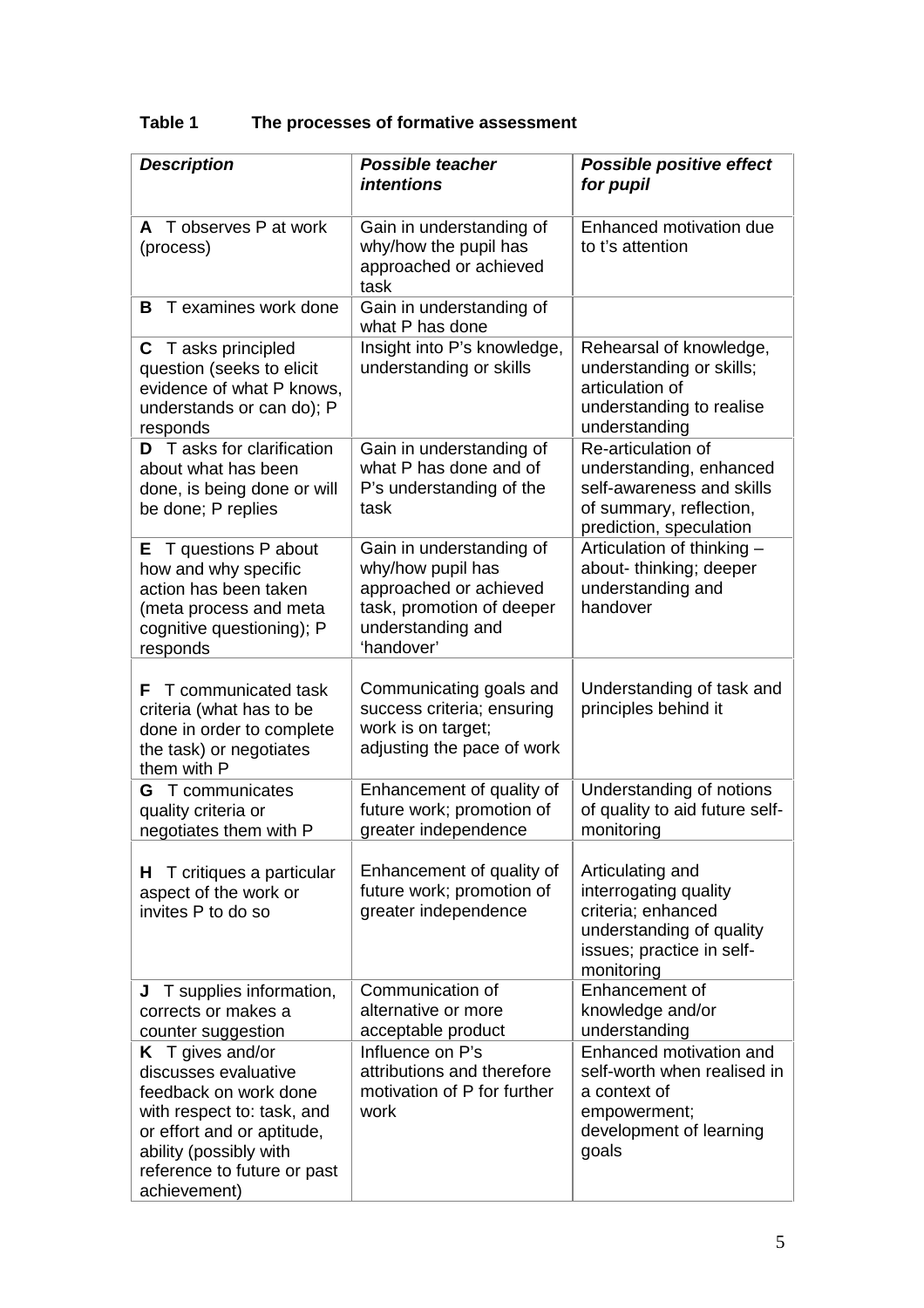| L T suggests or<br>negotiates with P what to<br>do next                                                                             | Insight into ways forward<br>for immediate further<br>teaching of individual;<br>refocusing P on curricular<br>goals                                | Insight into ways to<br>continue working and<br>learning. Deepening<br>understanding of<br>process/principle |
|-------------------------------------------------------------------------------------------------------------------------------------|-----------------------------------------------------------------------------------------------------------------------------------------------------|--------------------------------------------------------------------------------------------------------------|
| <b>M</b> T suggests or<br>negotiates with P what to<br>do next time                                                                 | Insight into ways forward<br>for planning of group<br>activities                                                                                    | Deepening understanding<br>of principle/process                                                              |
| T assigns mark, grade<br>N<br>or summary judgement on<br>the quality of this piece of<br>work or negotiates an<br>agreed one with P | Information for summative<br>assessment:<br>communication of quality<br>criteria; teaching/modelling<br>skills of assessment for<br>self-assessment | Information about present<br>achievement with respect<br>to longer term goals                                |
| T rewards or punishes<br>P<br>pupil, or demonstrates<br>approval/disapproval                                                        | Improvement of<br>maintenance of<br>relationship with pupil;<br>enhancement of<br>motivation                                                        | <b>Enhanced motivation</b>                                                                                   |

**It might also be beneficial if teachers were made aware of two distinct types of assessment conceptualised by Torrance and Pryor: convergent and divergent assessment.** The convergent-divergent distinction has potential to offer teachers a useful framework for accomplishing formative assessment. Teachers could enhance the formative impact of assessment if they moved from one type to the other, according to the nature of the learning task. Advice from Torrance and Pryor suggests that 'teachers should always be alert' to the divergent opportunities and 'self-consciously' apply a divergent approach at least once a week.]

(See Table 2, taken from Torrance and Pryor p153).

| <b>Convergent Assessment</b>                                                                                                                 | <b>Divergent Assessment</b>                                                                                                                     |
|----------------------------------------------------------------------------------------------------------------------------------------------|-------------------------------------------------------------------------------------------------------------------------------------------------|
| Assessment which aims to discover<br>whether the learner knows, understands<br>or can do a predetermined thing.<br>This is characterised by: | Assessment which aims to discover what<br>the learner knows, understands or can<br>do.                                                          |
|                                                                                                                                              | This is characterised by:                                                                                                                       |
| <b>Practical implications</b>                                                                                                                | <b>Practical implications</b>                                                                                                                   |
| (a) precise planning and its intention to<br>stick to it;                                                                                    | (a) flexible planning or complex planning<br>which incorporates alternatives;                                                                   |
| (b) tick lists and can-do statements;                                                                                                        | (b) open forms of recording (narrative,<br>quotations etc.);                                                                                    |
| (c) an analysis of the interaction of the<br>learner and the curriculum from the point<br>of view of the curriculum;                         | (c) an analysis of the interaction of the<br>learner and the curriculum from the point<br>of view both of the learner and of the<br>curriculum; |
| (d) closed or pseudo-open questioning<br>and tasks;                                                                                          | (d) open questioning and tasks                                                                                                                  |

**Table 2 Convergent and divergent assessment**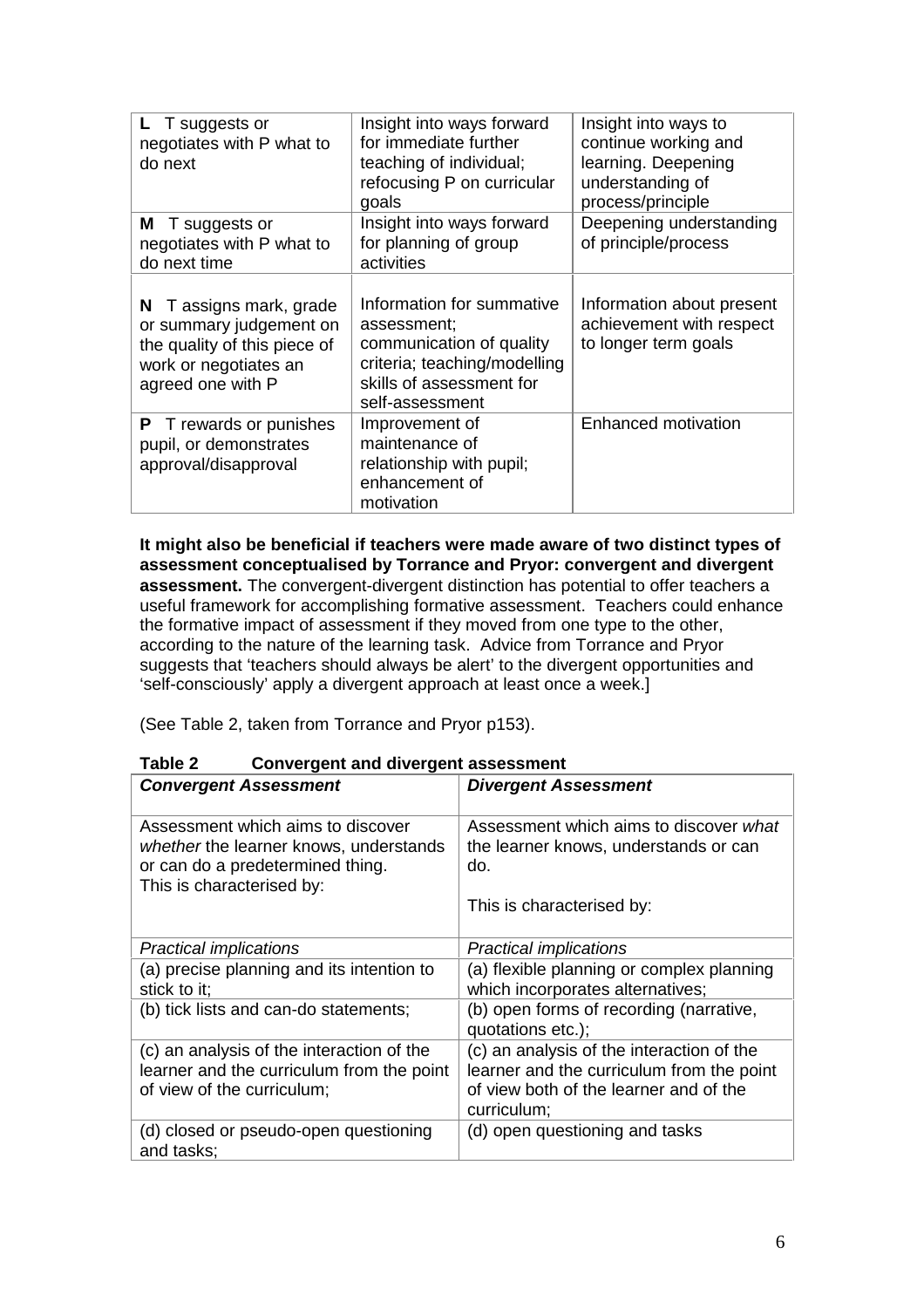| (e) a focus on contrasting errors with<br>correct responses;                                                                                | (e) a focus on miscues – aspects of<br>learners' work which yields insights into<br>their current understanding - and on<br>prompting meta-cognition;        |
|---------------------------------------------------------------------------------------------------------------------------------------------|--------------------------------------------------------------------------------------------------------------------------------------------------------------|
| (f) judgemental or quantitative<br>evaluation;                                                                                              | (f) descriptive rather than purely<br>judgemental evaluation;                                                                                                |
| (g) involvement of the pupil as recipient<br>of assessments;                                                                                | (g) involvement of the pupil as initiator of<br>assessments as well as recipient;                                                                            |
|                                                                                                                                             |                                                                                                                                                              |
| <b>Theoretical implications</b>                                                                                                             | Theoretical implications                                                                                                                                     |
| (h) a behaviourist view of learning;                                                                                                        | (h) a constructivist view of learning;                                                                                                                       |
| (i) an intention to teach or assess the<br>next pre-determined thing in a linear<br>progression;                                            | (i) an intention to teach in the zone of<br>proximal development;                                                                                            |
| (k) a view of assessment as<br>accomplished by the teacher;                                                                                 | (k) a view of assessment as<br>accomplished jointly by the teacher and<br>the pupil;                                                                         |
|                                                                                                                                             |                                                                                                                                                              |
| This view of assessment might be seen<br>less as formative assessment, than as<br>repeated summative assessment or<br>continuous assessment | This view of assessment could be said to<br>attend more closely to contemporary<br>theories of learning and accept the<br>complexity of formative assessment |

## **REGULAR PUPIL SELF-ASSESSMENT**

The studies on formative assessment point clearly to the importance of regular pupil self-assessment as part of formative assessment. Self – assessment involves both reflection on one's learning strategies and analysis/critique of one's work.

**The implications are for a considered and systematic approach by teachers underpinned by a belief by both teachers and pupils that the process of selfassessment helps learning** (Sutton).

For teachers this would entail:

- − organising information-giving sessions on self-assessment
- − systematic explanation of learning objectives behind each task
- − frequent and consistent encouragement of children's self-reflection on learning through planned strategies and dedicated time.

#### **Organising information - giving class sessions**

During class sessions teachers could:

- clarify what is meant by self-assessment
- explain 'learning objectives'
- describe different self-assessment strategies emphasising how these can aid learning - inform pupils that self-assessment will become part of classroom life
- explain that pupil's own assessment will form part of assessment conversations with the teacher and that these conversations will be helpful because the teacher and the pupil will be looking for the best route to improve learning.

Clarke advocates that teachers plan a two-week period for training pupils in self  $$ evaluation (see Clarke, S *Targeting Assessment in the Primary Classroom.* Hodder & Stoughton. 1998 pages 60 – 63 ).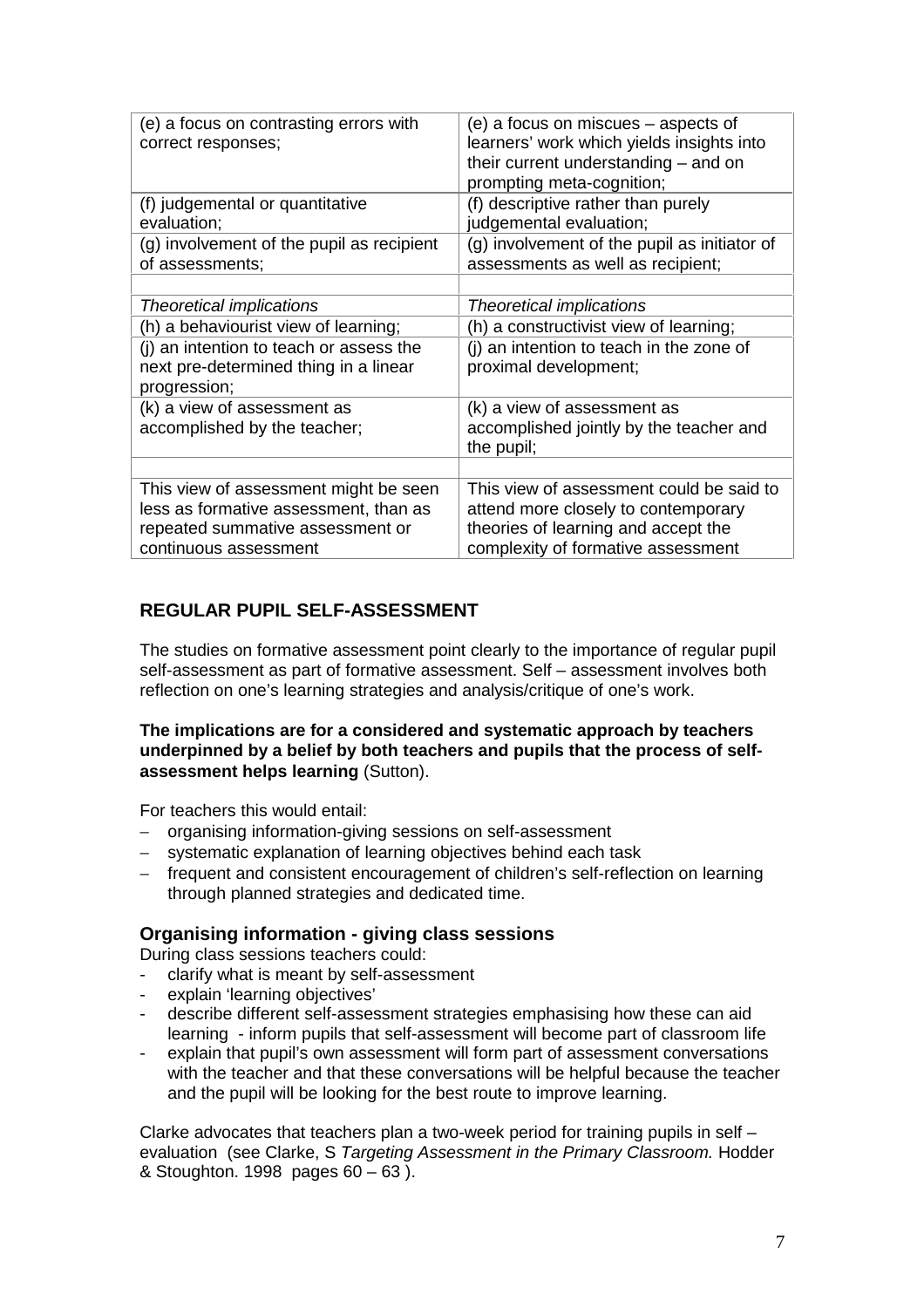### **Explaining learning objectives**

The importance of informing children of the learning objectives behind the work they have been asked to do is a recurring theme in the studies reviewed by Black and Wiliam. In addition there is strong advice that learning intentions should be made clear (Torrance and Pryor) for every task (Clarke).

#### **In practice, making learning objectives clear to pupils can be tricky. The implication is that this teaching skill needs development and teachers need support.**

Clarke runs in-service workshops in which teachers practise the presentation of different learning objectives for different levels of pupil understanding. [Commonly, teachers draw learning objectives from the National Curriculum programme of study, the QCA schemes of work and the Literacy and Numeracy objectives. Sometimes they break these down into a series of smaller steps. In Clarke's workshops, teachers are asked to explain a) what they would like to see or know from the child's work and b) the purpose of the learning task. Teachers are asked to split learning objectives into: '*What I'm looking for*…' and '*the reason we are doing this is…*'

Examples include:

**Teacher's learning objective**: To begin to use initial letter sounds as an aid to decoding unfamiliar words.

**Words used with pupils**: 'What I want to know is if you can't read a word, can you say the beginning sound? This will help you guess or find the word'

**Teacher's learning objective**: To find out the role played by different parts of the digestive system'

**Words used with pupils**: 'What I am looking for is whether you can explain the journey of food from entry to exit using the names for each body bit. This will help you understand how your body works'.

(Source: Training materials; Clarke 1999)

#### **Frequent and consistent encouragement of children's self-refection on learning**

#### **Encouraging pupil self-reflection in relation to learning objectives**

Clarke directs teachers to create a poster of questions to be prominently displayed for use by pupils. Teachers model the use of the poster so that pupils can employ the tool to think back over a task. Questions included in the poster are:

Do you remember the learning intention of the lesson? What did you find difficult? Did anyone or anything help you move on to learn something new? (friend, equipment, resources, teacher) What do you need more help with? What are you most pleased with? Did you learn anything new?

Time is allowed at the end of lessons to focus the whole class on these questions (See later section on dedicating time).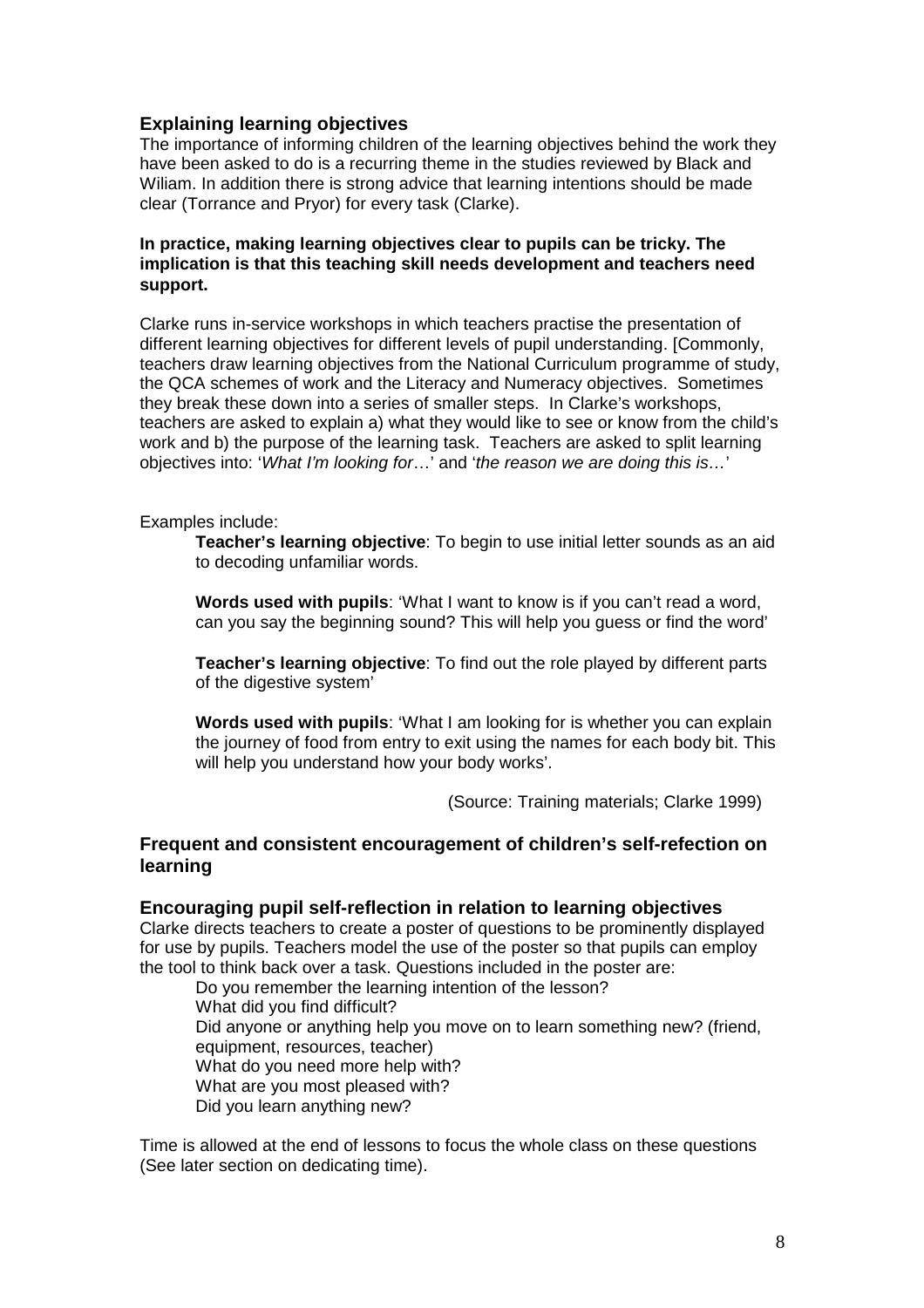## **Encouraging pupil self-reflection in relation to learning strategies**

**Many studies in the Black and Wiliam review conclude that collaborative discourse can lead to self-reflection and significant gains in learning – therefore the more opportunities there are for conversation the better.**

During interviews with pupils on the TAFS project, eleven year-olds in particular explained that they learn from listening and discussing. *('Often you have an idea together that might just work'; 'brainstorming helps you connect ideas together'*).

Both seven year olds and eleven year olds articulated learning strategies they use to researchers and to teachers who asked. Children described: thinking- about-different -options, visualising, imagining, memorising-and-recalling, talking-and-asking, listening, doing-handling, observing, reading, practising and 'being asked questions'.

Good teachers asked children about their preferred ways of learning. When pupils were invited to express and explore their own systems, teachers appropriated the same terminology; teachers and pupils were able to assess 'good' and 'poor' strategy and make suggestions about changing strategy for more success: *'How did you tackle the task? That's very interesting. Tell me, did it work? I was thinking I might have tried…… do you think that might have worked?'*

Another tactic to promote thinking about tackling tasks reported by Black and Wiliam is: pupils study some worked examples in maths and reflect on the processes used.

#### **Encouraging self-reflection through paired work**

There is evidence that peer assessment can 'make you think more'(Stefani). This may underlie the practice of 'response partners' observed in some primary schools. Pupils work in pairs reading and making suggestions about each other's work. Although more work needs to be done on the potential this has for moving on a child's understanding, reports from children suggest that they find this useful (TAFS).

Teacher marking and self marking of a written piece of work whereupon each proposes three changes then come together for negotiated evaluation, is another potentially useful exercise.

#### **Encouraging self-reflection in relation to type of task**

Three types of tasks given to pupils can be described as

- a) a specific situation identical to the one studied
- b) a 'typical' problem but not identical to the one studied
- c) quite a new problem requiring new reasoning and the construction of a new approach deploying established knowledge in a new way. (Dumas-Carre and Larcher)

Are some tasks better than others for the purposes of self-reflection? We have seen primary pupils' quite confident to reconsider their learning when task types b) and c) were used in mathematics and science; pupils were encouraged to think about ways of tackling tasks by listening to other children report the methods they had used and by asking them questions. In preparation for occasions like this Kings suggests training children in the use of generic questions *('What would happen if?' Why did you decide on that method above others?')*

As part of task type c) the use of concept maps as an aid to pupil - pupil or teacherpupil discussion has been suggested by Roth and Roychaudbury.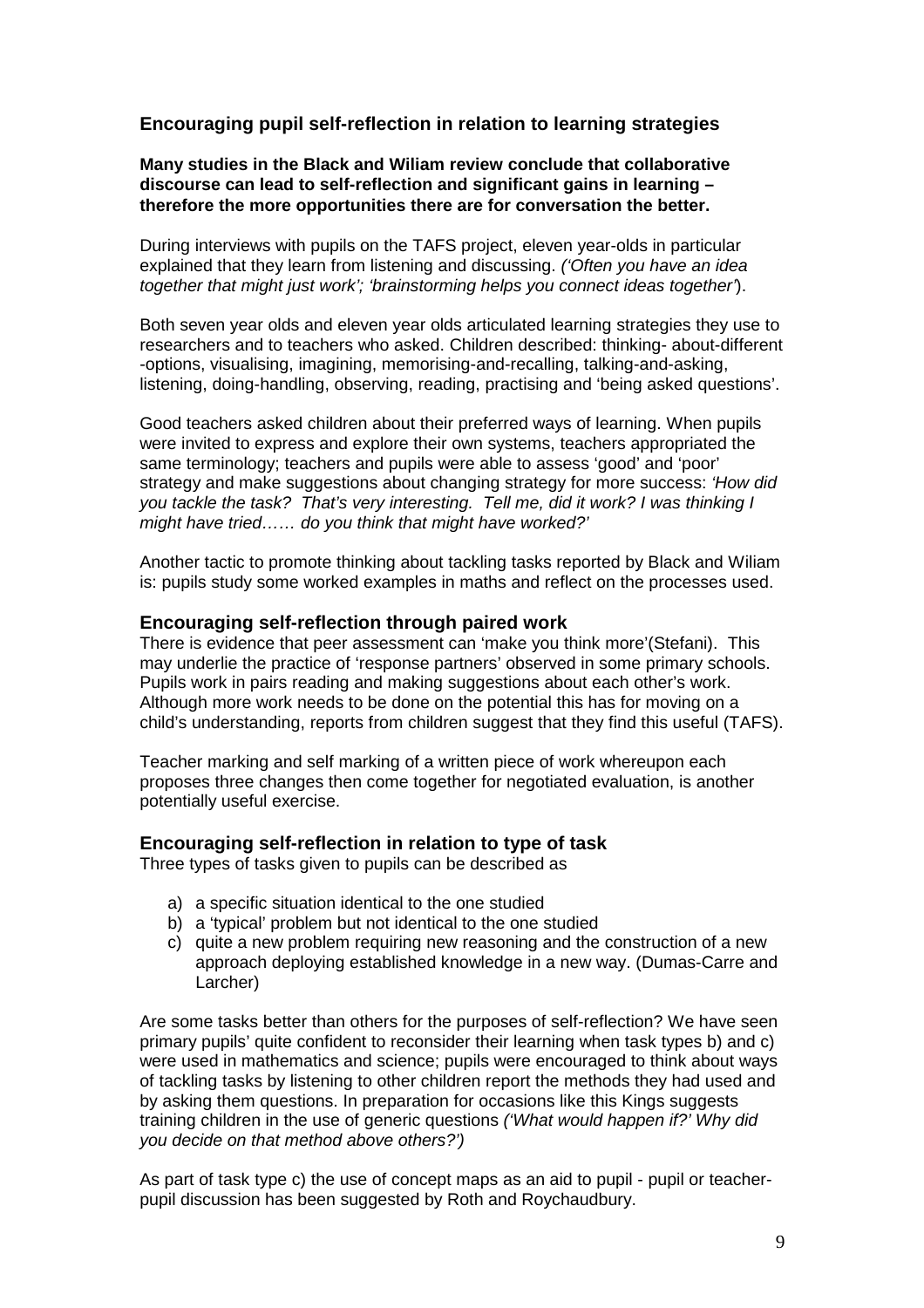#### **Generating criteria**

Infants can develop self-assessment skills by generating their own quality criteria. (Higgins; Sutton) **All they need is the teacher to invite them to do this and then enter into a process of negotiation.** (*'Let's decide how anyone would know this piece of work is good – what would they see?'*). Criteria children understand are then drawn up for use in self-assessment of pieces of work.

#### **Dedicating time to pupil self-assessment**

Research suggests that self-assessment activities should happen daily (Fontana and Fernandes). **Giving time to self-assessment activities has implications for lesson structure and teachers will need to mark out time slots for selfassessment activities.**

There is a range of possibilities.

In the section above it was suggested that the teacher gives time to assessment focus groups. Pupils who are not the focus of the teacher's attention are likely to be working independently at this time and can use the opportunity for self- assessment activities.

Another approach would be to use the plenary session to structure discussion in a way to promote reflective self – assessment prompted by interaction with others. Clarke suggests that the 'poster of self-evaluation questions' is used in a dedicated plenary in each lesson. Time is given to revising the learning intention and then pupils are asked to give individual responses to any of the questions then to work in pairs, sharing thoughts on the set of questions.

Alternatively, pupils might make presentations to the class. Peers are encouraged to ask questions about the presenter's thinking/reasoning We have seen children ask their peers questions about a machine they made to separate lentils then turn to each other and think back – *'if we had done that, perhaps…'* (TAFS).

We have seen a 30 minute session dedicated to self-assessment activities when a whole class was organised in circle with pupils bringing to the forum pieces of work they were either proud of or wanted advice on. Pupils, teachers and helpers asked questions of each other and made comments. Questions were of the type *'Had you thought of…?'* and comments of the nature *'When I tried that problem, I decided to…'*. Teacher and class helpers frequently asked *'If you were to do this all over again would you tackle it differently?' 'Why?' 'How?'* (TAFS).

We have seen an hourly morning session dedicated to the discussion of pupils' reading diaries. Children had written comments about what they had been reading and their own self-assessment of their progress. The teacher managed to visit every child. The conversation involved the teacher and pupil looking at the choice and level of reading matter and the pupils' own comments *('I shouldn't be reading these…by now I should be trying novels'*) and negotiating the way forward. (TAFS).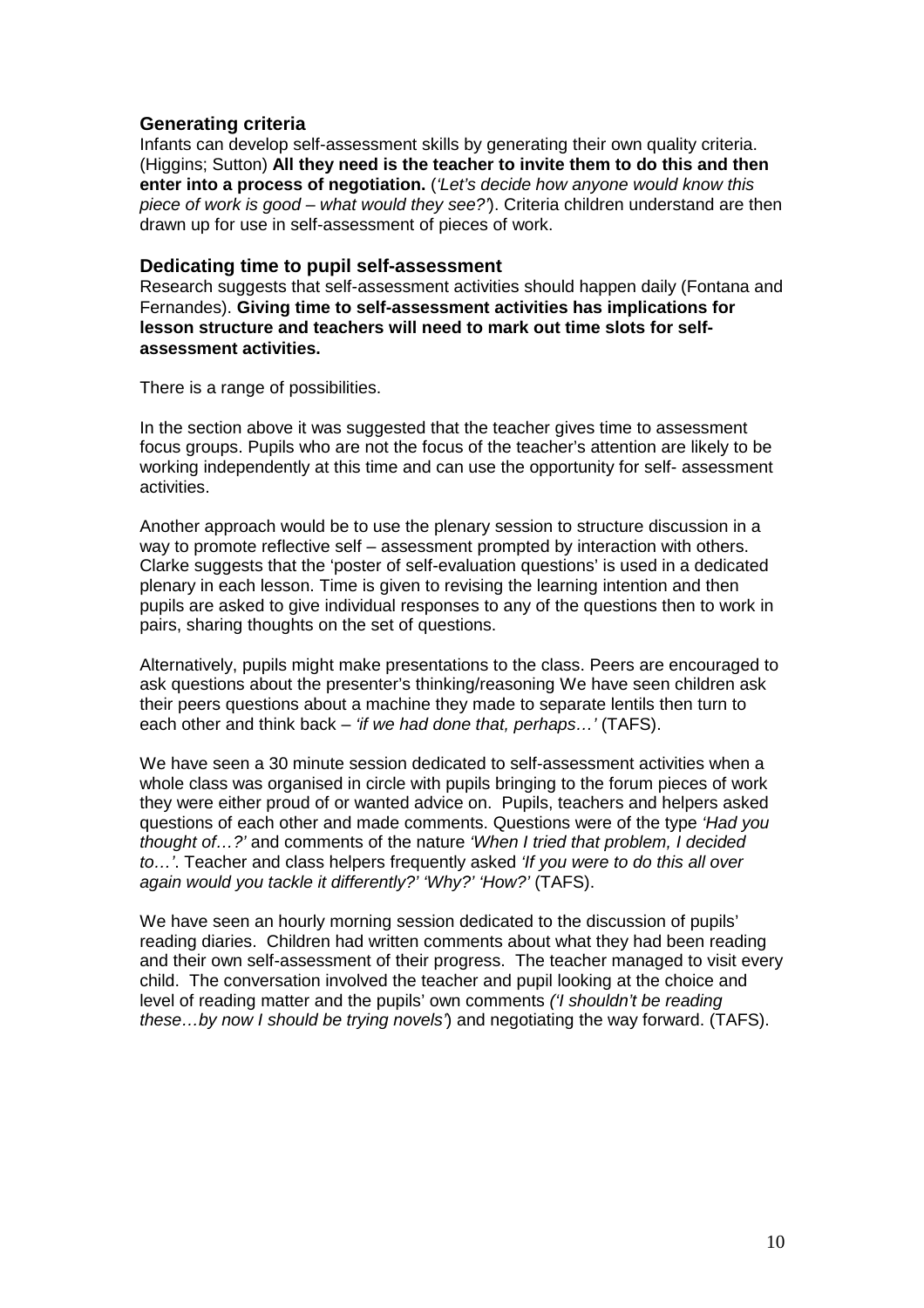## **FEEDBACK FOR LEARNING**

Feedback is any information that is provided to the performer of any action about that performance.

Black and Wiliam make clear that the core of formative assessment lies in the sequence of two actions:

the perception by the learner of a gap between a desired goal and his or her present state by means of a teacher's assessment and feedback (or/and through self assessment)

and

action taken by the learner to close that gap in order to attain the desired goal

In simple terms, feedback contributes to learning if pupils are helped to act upon it. **This points to a number of implications for teachers:**

- **organising information giving sessions about feedback**
- **focusing feedback on tasks and the learning strategies used by children**
- **using descriptive feedback that gives details of why answers are correct or wrong**
- **consideration of the public/private and oral/written dimensions of feedback and how feedback could be tailored to individuals.**

#### **Organising class sessions**

In organised time the teacher can explain that:

- feedback will happen
- feedback is a helpful signal
- help-seeking is an essential part of learning
- asking for help leads to really useful commentary on ways of learning.

#### **Focusing feedback on the task and the strategies pupils have used**

Teachers are tempted to avoid giving negative feedback to some children (TAFS) Similarly, Torrance and Pryor observed teachers giving 'protective care at the expense of helping a child to learn'. These tendencies are likely to be widespread but are not helpful - the focus for feedback needs to be on the task, not on the self. Equally, feedback drawing attention to self-esteem has a negative effect on attitude and performance (Cameron and Pierce). Giving grades, even in additional to written or verbal feedback is not a good idea at primary level.

Reward systems (giving stickers, stars as feedback on work) are prevalent, if not rife in primary schools (Torrance and Pryor, TAFS). Reward systems can undermine interest and motivation. Stickers and stars do not help close the gap in understanding how to do better. Reward systems in schools need re-thinking.

#### **Focusing feedback on strategies**

Feedback needs to be centred on process goals not product goals (Schunk & Swartz). The teacher focuses the talk on the strategies being used. In this respect, counterargument could be used more to prompt children to further thought and reasoning. Rather than avoiding negative feedback to pupils' suggestions, the teacher pays them the compliment of putting their ideas to the test by arguing against them. (Torrance and Pryor). Counter argument has been used successfully to this end (Torrance and Pryor; TAFS).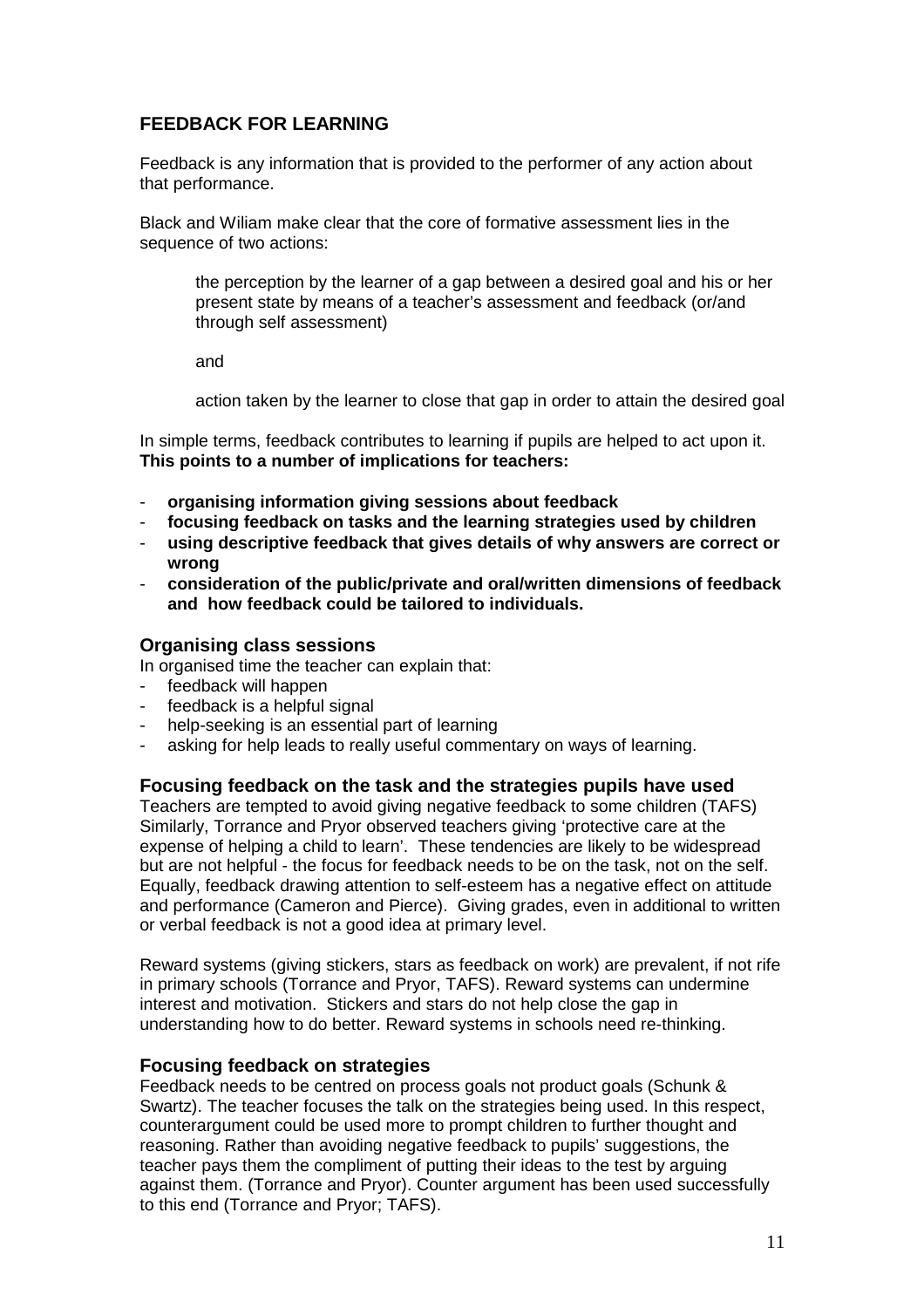When infants had been asked to propose questions for a pen-pal letter to children living in a different country and their questions were too broad (e.g. *'What size is your school?'*) the teacher left them in no doubt about her judgement of their efforts but also encouraged them to think and specify by counter- arguing : *'Well. What do you mean? Some people might tell you how tall the building was, some might tell you the number of classes or the number of children in the school…can you put the question more clearly?'*

### **Using descriptive feedback**

Commonly teachers use a range of both evaluative and descriptive feedback (Tunstall and Gipps; TAFS)

In the TAFS project we isolated feedback strategies were used by all the good teachers and whose function was descriptive: telling children they are right or wrong; describing why an answer is correct; telling children what they have or have not achieved; specifying or implying a better way of doing something; getting children to suggest ways in which they can improve.

By telling children they were right or wrong, teachers sorted the correct from the incorrect, so that children knew which paths to follow in future and which they would need to think about again.

Teachers described to children why their answers were correct in order to confirm the child's achievement, but also to inform the child about what an acceptable performance consisted of. Teachers told children what they had or had not achieved, in order to inform them what they had learned in relation to a specific goal, and what they still had not learned, in relation to a specific goal. In so doing, the teacher celebrated children's achievements, motivated children by showing how far they had already come, clarified to children where they were aiming, ordered targets in their heads and consolidated or reaffirmed what they had learned. In relation to the areas where a child had not yet achieved, the teacher could now feed back by specifying or implying a better way of doing something and then get the children to suggest ways themselves in which they could improve.

Feedback is more effective when it gives details about why answers are correct or wrong (Bangert-Drowns) together with commentary on good or poor strategy (Elawar & Corno). **It is important then that teachers make a concerted effort to provide the details.** *('This poem shows very good use of adjectives – you have used 'freckly' and 'polished' which is a very good description of the top side of leaves')*

## **Private/public feedback**

There is a view that feedback should be private (Ames). The 'See me' tradition written in children's books needs re-thinking. It is possibly an attempt at providing privacy but in fact can be seen by other children and has negative connotations. Private feedback in classes of 30 is difficult unless time is set aside for individual assessment conversations. However, some group-oriented feedback may lead individuals to focus on possible learning strategies. (Torrance and Pryor), especially when set up as in the 'circle' episode described above.

The quality of dialogue in a feedback situation is very important. Teachers' relationships with children are crucial – good teachers alter their contributions sensitively depending on a child's level of understanding while still avoiding reference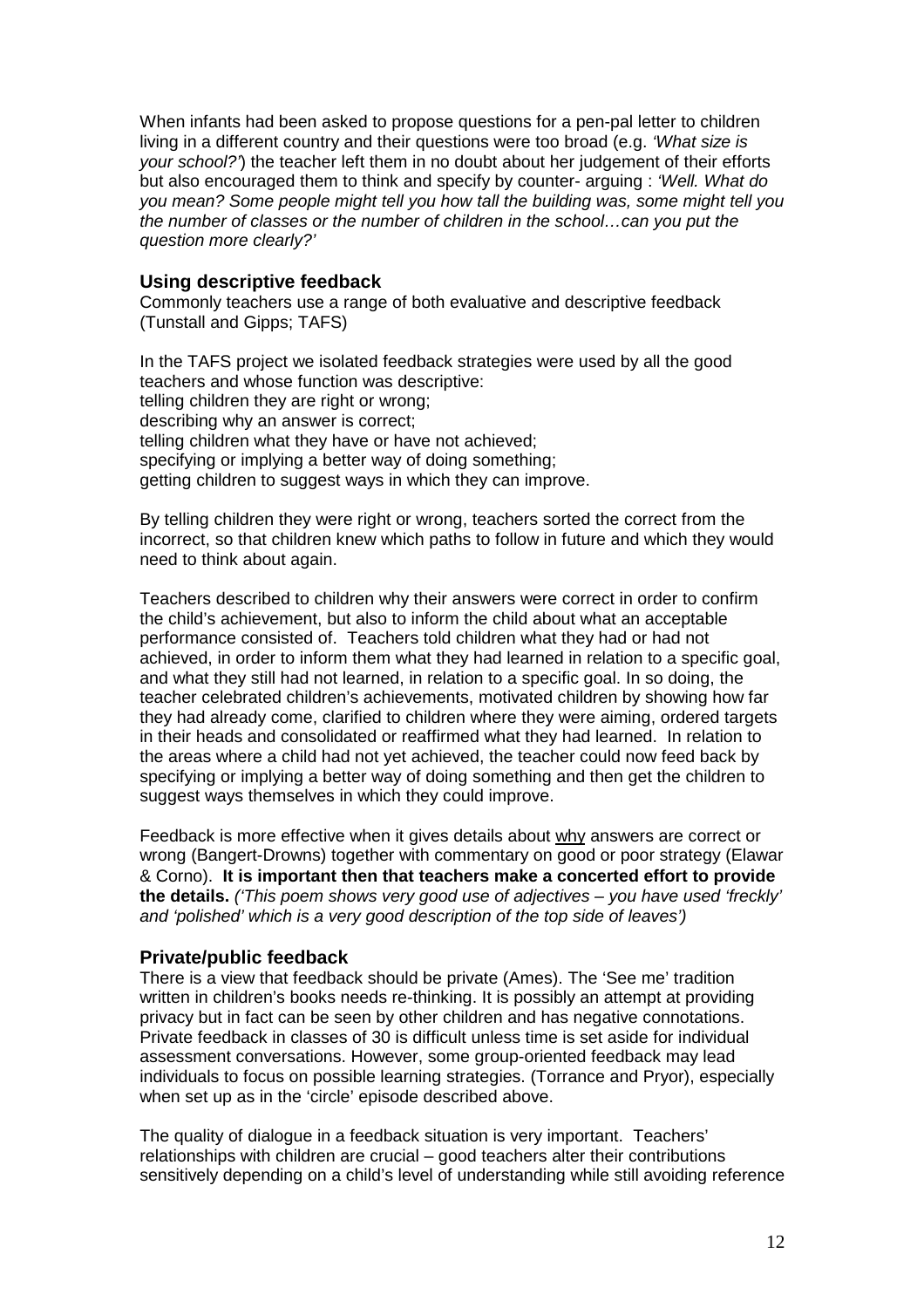to the self. (TAFS); they offer as much or as little response as the pupil needs other than giving a complete solution as soon as the pupil gets stuck (Day and Cordon).

#### **Oral/written feedback**

Feedback to younger children needs to be oral and immediate whereas older children are better able to manage written comments or coded marking.

#### **Maximising marking**

In practice, teachers take away exercise books to be marked. Clarke has been interested in maximising the potential of 'distance' marking as feedback for learning, focusing on the use of teacher comments to 'close the gap'. She has developed a systematic approach to coded marking. Teachers carry the learning objective through to the marking stage, i.e. they ignore errors that do not relate to what the pupil was asked to do. On pupils' work teachers highlight where success occurred against the learning objective and suggest where improvement might take place against the learning objective with an arrow and by giving prompts to enable children to make these improvements. Three types of prompt are suggested: a reminder, a question, or a 'scaffolded' prompt (whereby the child is asked to choose from a range of options presented by the teacher). Pupils seemed to appreciate the 'scaffolded prompt' and often thought of their own answer, given some examples.

## **ADJUSTING TEACHING TO TAKE ACCOUNT OF THE RESULTS OF ASSESSMENT**

The ARG pamphlet stresses the importance of reviewing and reflecting upon assessment data in order to adjust teaching.

One implication of this is that school policies may need to constrain teachers to be systematic about reviews of data and actions to follow and not leave this up to individual teacher's judgement. (Fuchs and Fuchs)

As teachers interact with children, they gain insights into what might be necessary for immediate further teaching. To make assessment more formative, they would need to articulate these insights and consciously plan with the child 'what to do *next time'* and generally make greater use of this strategy (Torrance and Pryor).

Looking back to Torrance and Pryor's conceptual framework, another implication is for teachers to be flexible in their planning and lose some of the 'must cover' anxiety instilled by over rigorous and constraining planning sheets.

Although the majority of primary teachers adjust their teaching by differentiation of task (particularly for children with Individual Education Plans) there is probably a need to support teachers in decisions about differentiation. The ARG suggestion that

teachers be given materials containing 'some indication of the difficulties that pupils encounter in tackling particular topics, how these can be elicited and how teachers might offer strategies for improvement' is likely to be of value.

Finally, the research reviewed for this report points to three key messages for the culture of classrooms. Children are to be encouraged to:

'think strategy' – as soon as they see a task to think about ways of approaching it and tackling it, bearing in mind things that worked for them in the past; (Dweck)